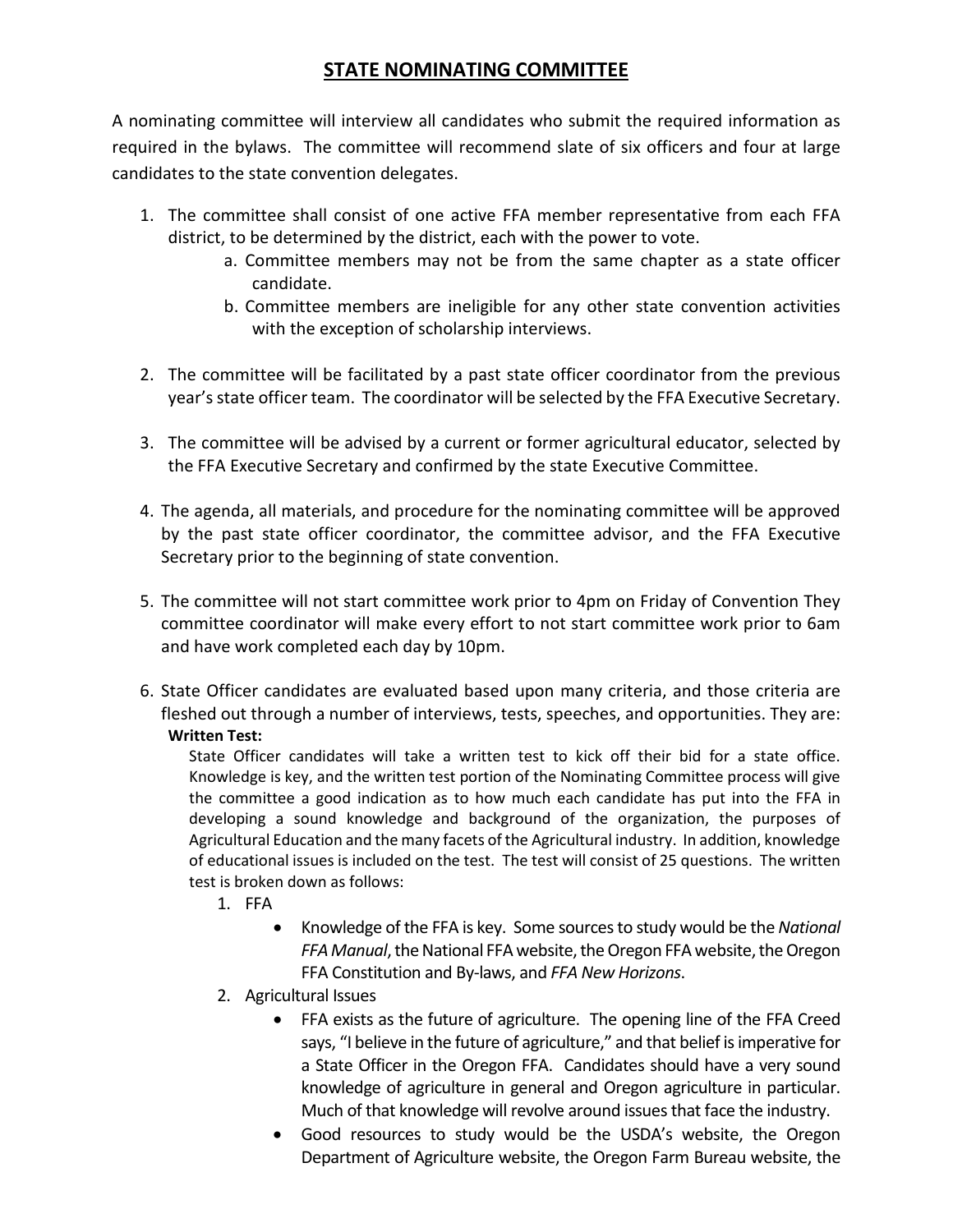American Farm Bureau website, *The Capital Press*, textbooks, your agricultural instructor, and many other sources.

- 3. Educational Issues
	- A significant portion of the Oregon State Officers' role is tied to education in Oregon. Whether that has to do with State Officers going to the Capitol to tell legislators Ag Ed's story, or simply sharing how FFA is intra-curricular, a knowledge of educational issues in the state and nation is critical.
	- A few good resources to study would be found at the Oregon Department of Education's website, a candidate's ESD, the National FFA website, and the candidate's FFA Advisor.
- 4. Parliamentary Procedure
	- In the real world of meetings and organizations, it is easy to spot former FFA members. They know how to run a meeting quickly and efficiently while attending to business effectively. An Oregon FFA State Officer should have a sound knowledge of parliamentary procedure. For one reason, the State President is charged with running State Executive Committee meetings and is therefore required to know parliamentary procedure very well. The test will assess the candidate's basic knowledge of rules of order. A good resource would indeed be *Roberts' Rules of Order*.

#### **Round Robin Interview**

The Round Robin Interview is the first interview conducted by the Nominating Committee. The Round Robin is scored by the Nominating Committee members who conduct the interviews. In actuality, the Round Robin is a series of interviews of the candidates for state office.

• During the Round Robin interview the Nominating Committee interviewers are seated at numbered tables. When the candidates in each flight enter the room, they seat themselves at a table across from an interviewer. Depending on the number of candidates, there will be some sitting out at any given time. When time begins, two hours are allotted to complete the series of interviews. At seven minute intervals, candidates will be asked to rotate to the next number. Speaking will not be allowed until time is called to start.

# **Behavioral Traits Interview**

The Behavioral Traits Interview analyzes a candidate's skills and competencies in several areas of behavior. Those traits to be analyzed will be: analytical skills; adaptability; the ability to build relationships; communication skills; interpersonal skills; integrity; problem solving abilities; teamwork skills; ability to command a room, team or organization; responsibility; service; and belief.

- As the Nominating Committee interviews each candidate, they will score each on the various traits. Each candidate will be asked and have the opportunity to answer six questions from the committee. The candidate will have seven minutes with the committee, and after leaving the room, he or she will be scored. The candidates will be scheduled for an interview every ten minutes. Staying within the time frame is critical, so preparation from the committee is key.
- When deciding upon six candidates for a State Officer team, the Nominating Committee must take these behavioral traits into consideration very seriously.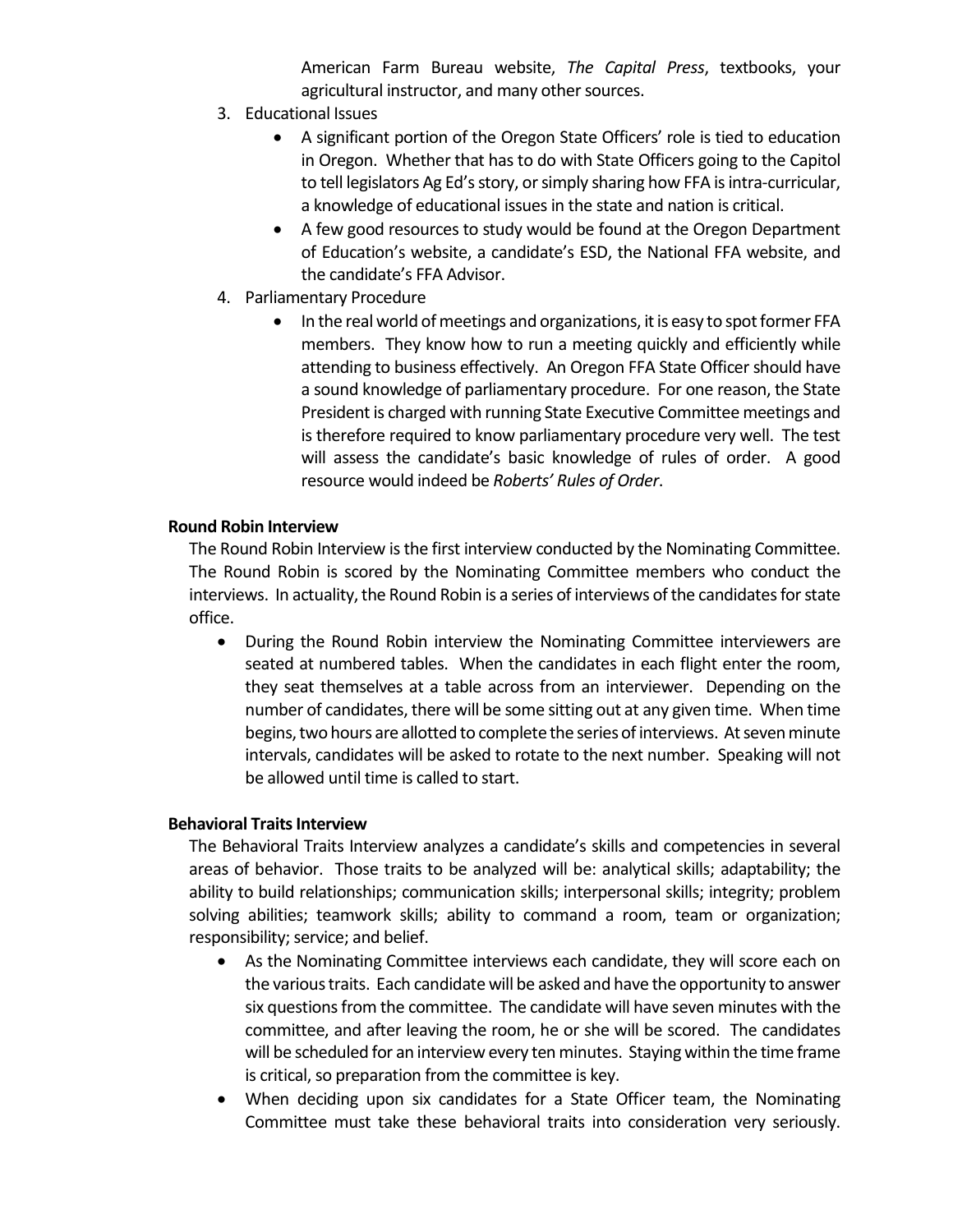Although some candidates will be stronger in some areas, each candidate must show some strength in every area.

#### **Member Scenario Interview**

The Member Scenario Interview places a candidate into a simulated real-life situation that a State Officer is bound to face in his or her year of service. The candidate will be given a scenario and will be given four minutes to complete the interview. A 30 second warning will be given prior to the four-minute mark.

• Many State Officers find themselves in situations where they are able to leave a mark upon a member in a very short amount of time. The deeper and more impactful that mark is, the better the State Officer will have performed his or her duty to the organization. Candidates should perform in an impactful fashion in this interview.

#### **Stakeholder Interview**

The purpose of the Stakeholder interview is to determine if the candidate is able to professionally interact with a group of Business and Industry persons. Each candidate will have five minutes to engage the persons in an intriguing conversation in which they are able to clearly convey information about the agricultural industry. When the candidate initiates the conversation with the Stakeholder(s), time will begin. During that time the candidate will have five minutes to engage and interact with the Stakeholder(s) in a conversation about the Agricultural Industry.

#### **Extemporaneous Speaking**

Oregon FFA State Officers are expected to speak in front of many audiences. There are times when those speeches will be given with little time for preparation. In order to effectively represent the Oregon FFA, Oregon Agriculture, and Oregon Agriculture Education, the State Officer must have the ability to speak nearly flawlessly, knowledgably, and in an engaging fashion. The Extemporaneous Speaking portion of the Nominating Committee process will analyze each candidate's ability to speak well in an Extemporaneous situation.

• Each candidate will have ten minutes to prepare a speech on the topic they are handed. The speech must be three to four minutes in length. At the three-minute mark, a one-minute warning will be given to the candidate. At the four-minute mark, the speech shall end whether it is finished or not. The speech shall be geared toward a particular audience, and it must address them in a way that is appropriate for that particular audience.

# **Impromptu Script Reading**

The State Officer's year is filled with opportunities for him or her to step behind a podium and speak. Several of those opportunities are presented in situations where a script is provided and the speech or introduction is given all in the matter of minutes. Therefore, it is critical that a State Officer is able to quickly read and deliver a script—with no prior preparation—in a professional, engaging manner.

• In the Impromptu Script Reading portion of the process, candidates will be handed a script and asked to read it flawlessly and professionally.

#### **Group Activity**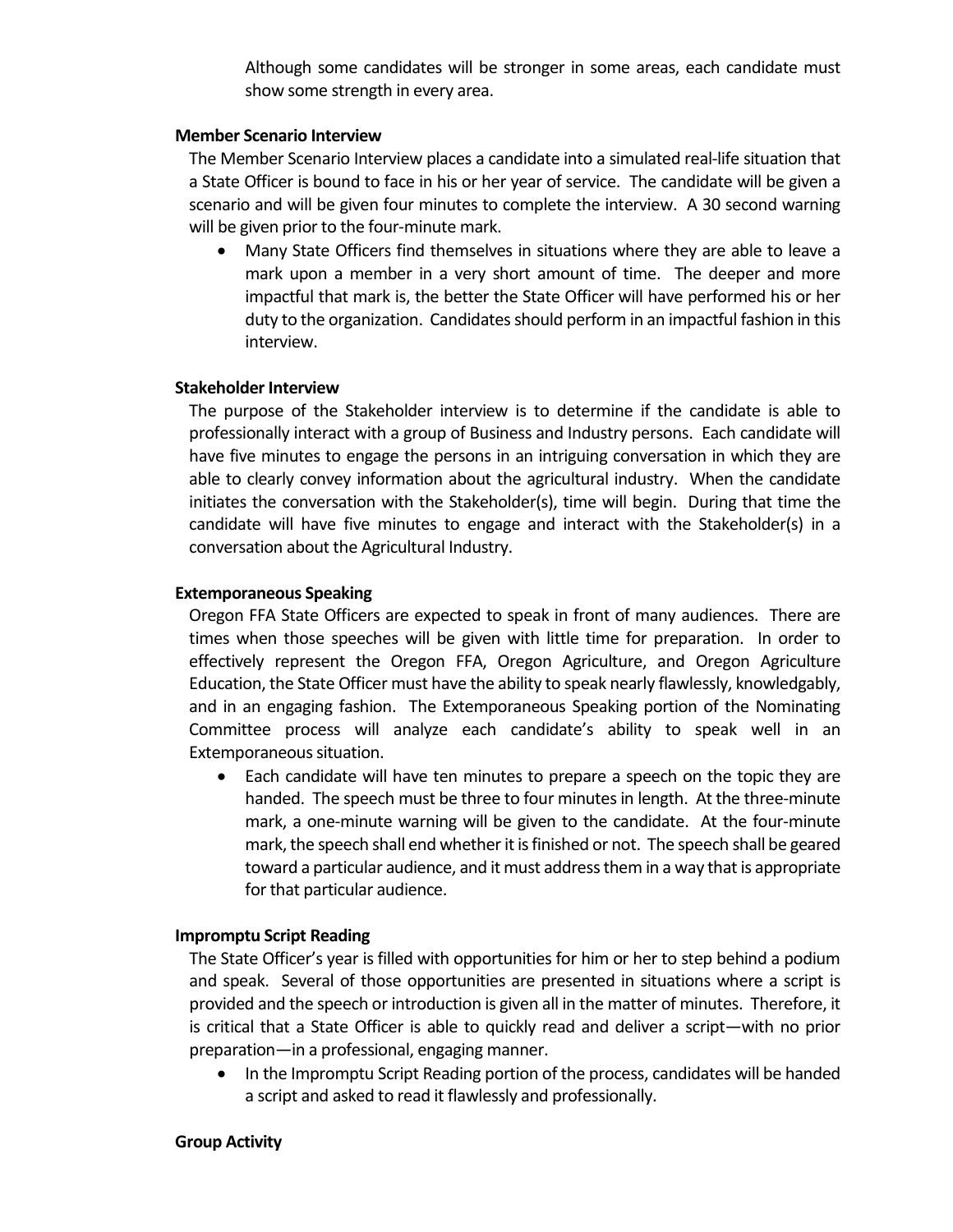The Nominating Committee is selecting a *team* of officers, not six individuals. Therefore, a candidate's ability to work effectively in a group is imperative. The Group Activity portion of the Nominating Committee process will show a candidate's ability to work in a group scenario with other team members.

- Each group will consist of at least three State Officer candidates. They will have seven minutes to read the scenario and plan their activity. A two-minute warning will be given and the group must wrap up and set up the room. At seven minutes, the timer will be stopped and the group will be ready to begin their presentation. They will get another seven minutes to present with a two-minute warning. At seven minutes, time will be called whether the presentation is complete or not. At that time the group will leave and the next group will enter the room.
- Each group will be provided the following materials: flip chart, markers, note cards, and their own knowledge with which to develop their presentation.
- 7. Scoring for the above items are as follows with twelve committee members present at all interviews:

Written Test –200 Points Round Robin Interview – 1080 Points Behavioral Traits Interview – 1080 Points Member Scenario Interview – 480 Points Stakeholder Interview – 1050 Points Extemporaneous Speaking – 600 Points Impromptu Script Reading – 360 Points Group Activity – 840 Points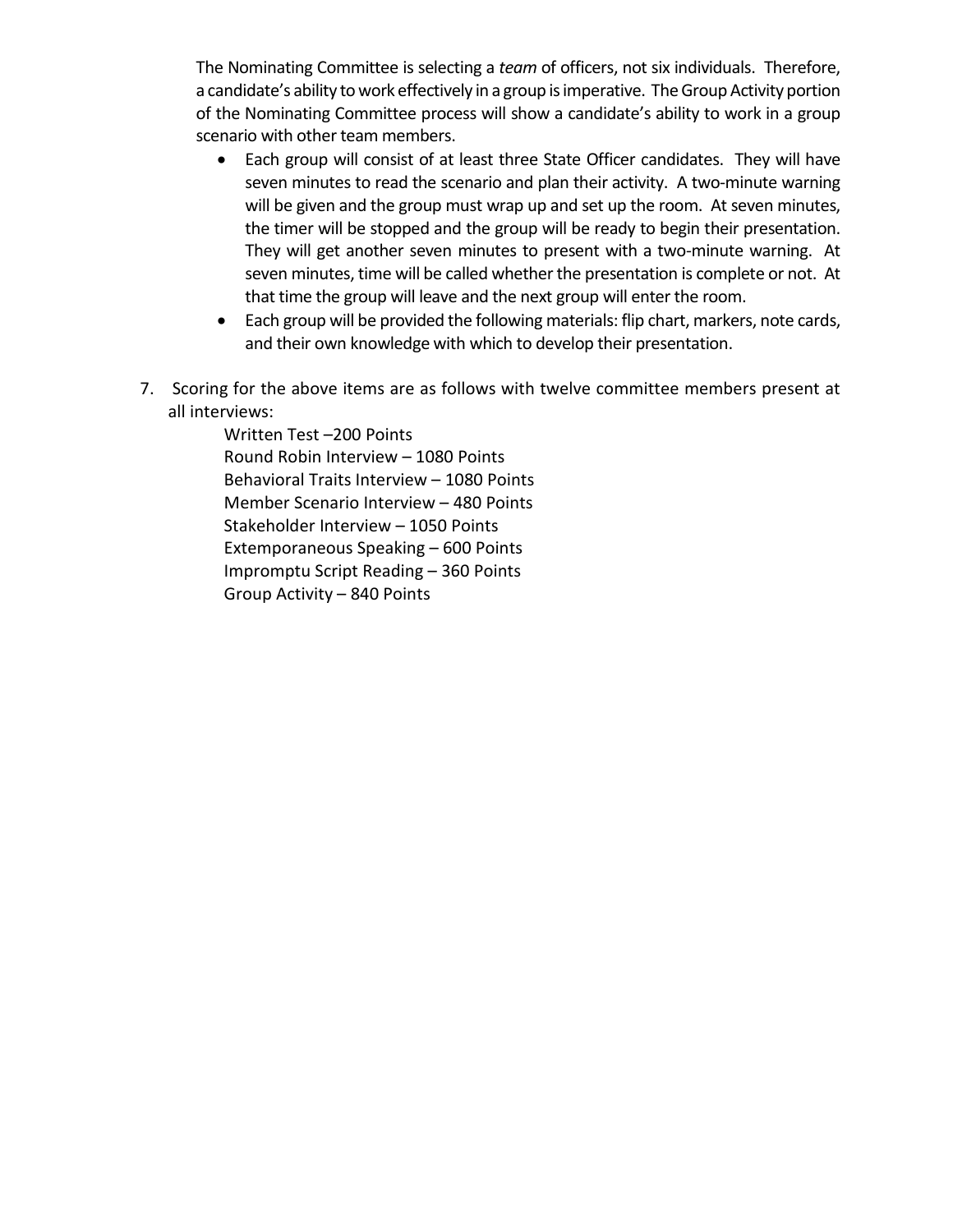#### **ROUND ROBIN INTERVIEW**

Candidate: \_\_\_\_\_\_\_\_\_\_\_\_\_\_\_\_\_\_\_\_\_\_\_\_\_\_\_\_\_\_\_\_\_ NOM COM #\_\_\_\_\_\_\_\_\_\_\_\_\_\_\_\_\_\_\_

*\*\*5 = Perfect! 1 = Not as strong. Everything else in between is at your discretion.*

|                      |              | <b>QUESTION #1</b> |                         |                         |   |
|----------------------|--------------|--------------------|-------------------------|-------------------------|---|
| <b>Relatability:</b> | $\mathbf{1}$ | $\mathbf{2}$       | $\overline{\mathbf{3}}$ | $\overline{\mathbf{4}}$ | 5 |
| Presence:            | $\mathbf{1}$ | $\overline{2}$     | $\overline{\mathbf{3}}$ | $\overline{\mathbf{4}}$ | 5 |
| <b>Response:</b>     | $\mathbf{1}$ | $\overline{2}$     | $\overline{\mathbf{3}}$ | $\overline{\mathbf{4}}$ | 5 |
|                      |              |                    |                         |                         |   |
|                      |              | <b>QUESTION #2</b> |                         |                         |   |
| <b>Relatability:</b> | $\mathbf{1}$ | $\mathbf{2}$       | $\overline{\mathbf{3}}$ | $\overline{\mathbf{4}}$ | 5 |
| Presence:            | $\mathbf{1}$ | $\overline{2}$     | $\overline{\mathbf{3}}$ | $\overline{\mathbf{4}}$ | 5 |
| <b>Response:</b>     | $\mathbf{1}$ | $\overline{2}$     | 3                       | $\overline{\mathbf{4}}$ | 5 |
|                      |              |                    |                         |                         |   |
|                      |              | <b>QUESTION #3</b> |                         |                         |   |
| <b>Relatability:</b> | $\mathbf{1}$ | $\overline{2}$     | 3                       | $\overline{\mathbf{4}}$ | 5 |
| Presence:            | $\mathbf{1}$ | $\overline{2}$     | 3                       | $\overline{\mathbf{4}}$ | 5 |
| <b>Response:</b>     | $\mathbf{1}$ | $\overline{2}$     | $\overline{\mathbf{3}}$ | $\overline{\mathbf{4}}$ | 5 |
|                      |              |                    |                         |                         |   |
|                      |              | <b>QUESTION #4</b> |                         |                         |   |
| <b>Relatability:</b> | $\mathbf{1}$ | $\overline{2}$     | $\overline{\mathbf{3}}$ | $\overline{\mathbf{4}}$ | 5 |
| Presence:            | $\mathbf{1}$ | $\mathbf{2}$       | $\overline{\mathbf{3}}$ | 4                       | 5 |
| <b>Response:</b>     | $\mathbf{1}$ | $\overline{2}$     | 3                       | $\overline{\mathbf{4}}$ | 5 |

**Relatability:** Did you feel that the person could relate to members through their answers? **Presence:** Was the presence of the person humbling command attention? **Response:** Did the answer represent what we are looking for in that particular area?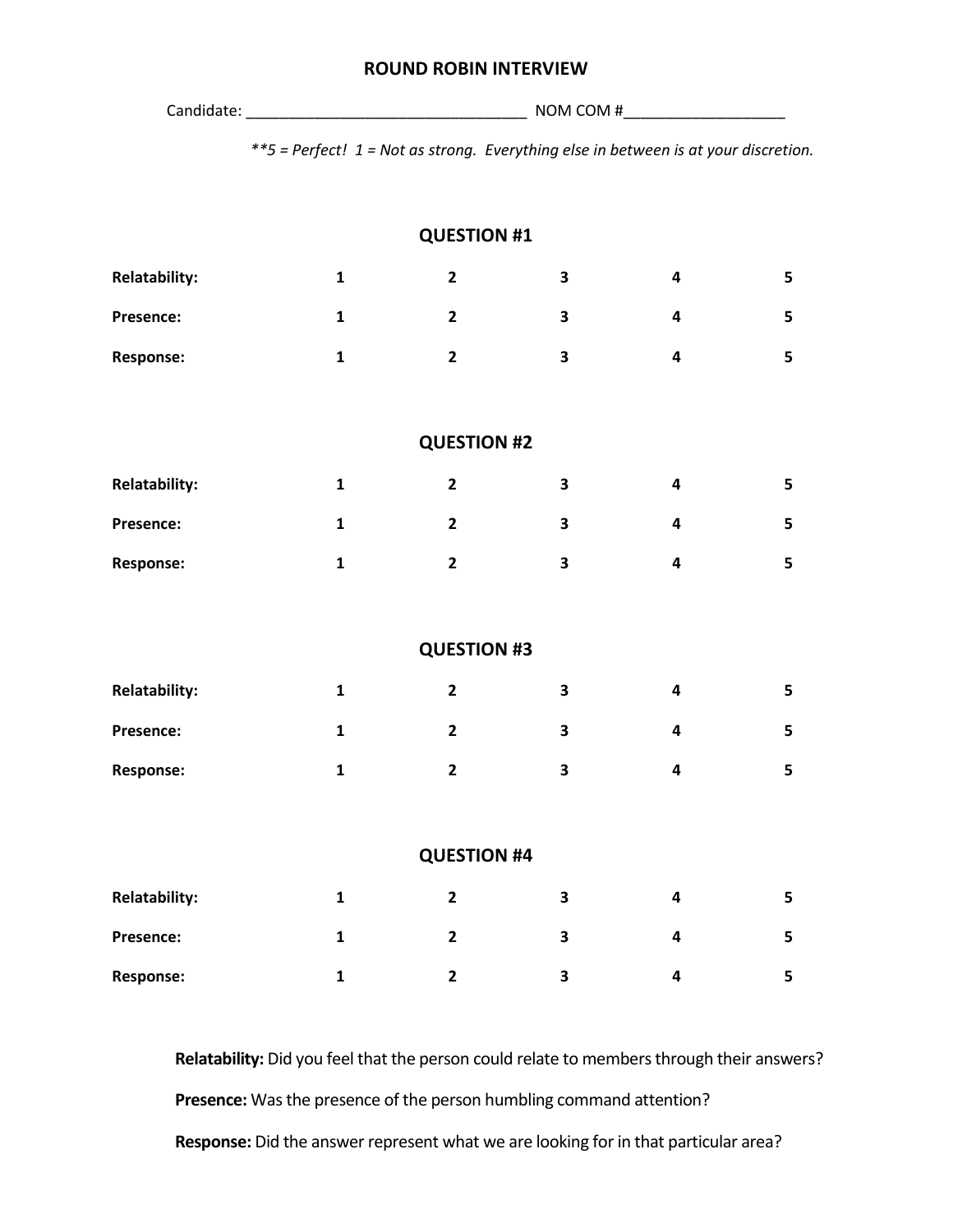# **BEHAVIORAL INTERVIEW**

| Candidate: | NOM COM# |
|------------|----------|
|            |          |

*\*\*5 = Perfect! 1 = Not as strong. Everything else in between is at your discretion.*

|                      |              | <b>QUESTION #1</b> |                         |                         |   |
|----------------------|--------------|--------------------|-------------------------|-------------------------|---|
| <b>Relatability:</b> | $\mathbf{1}$ | $\overline{2}$     | $\overline{\mathbf{3}}$ | $\overline{\mathbf{4}}$ | 5 |
| Presence:            | $\mathbf{1}$ | $\mathbf{2}$       | 3                       | 4                       | 5 |
| <b>Response:</b>     | $\mathbf{1}$ | $\overline{2}$     | $\overline{\mathbf{3}}$ | $\overline{\mathbf{4}}$ | 5 |
|                      |              |                    |                         |                         |   |
|                      |              | <b>QUESTION #2</b> |                         |                         |   |
| <b>Relatability:</b> | $\mathbf{1}$ | $\overline{2}$     | $\overline{\mathbf{3}}$ | $\overline{\mathbf{4}}$ | 5 |
| Presence:            | $\mathbf{1}$ | $\overline{2}$     | 3                       | 4                       | 5 |
| <b>Response:</b>     | $\mathbf{1}$ | $\overline{2}$     | $\overline{\mathbf{3}}$ | $\overline{\mathbf{4}}$ | 5 |
|                      |              |                    |                         |                         |   |
|                      |              | <b>QUESTION #3</b> |                         |                         |   |
| <b>Relatability:</b> | $\mathbf{1}$ | $\overline{2}$     | 3                       | 4                       | 5 |
| Presence:            | $\mathbf{1}$ | $\overline{2}$     | $\overline{\mathbf{3}}$ | $\overline{\mathbf{4}}$ | 5 |
| <b>Response:</b>     | $\mathbf{1}$ | $\overline{2}$     | $\overline{\mathbf{3}}$ | 4                       | 5 |
|                      |              |                    |                         |                         |   |
|                      |              | <b>QUESTION #4</b> |                         |                         |   |
| <b>Relatability:</b> | $\mathbf{1}$ | $\overline{2}$     | 3                       | $\overline{\mathbf{4}}$ | 5 |
| Presence:            | $\mathbf{1}$ | $\overline{2}$     | $\overline{\mathbf{3}}$ | $\overline{\mathbf{4}}$ | 5 |
| <b>Response:</b>     | $\mathbf{1}$ | $\overline{2}$     | $\overline{\mathbf{3}}$ | 4                       | 5 |

**Relatability:** Did you feel that the person could relate to members through their answers? **Presence:** Was the presence of the person humbling command attention? **Response:** Did the answer represent what we are looking for in that particular area?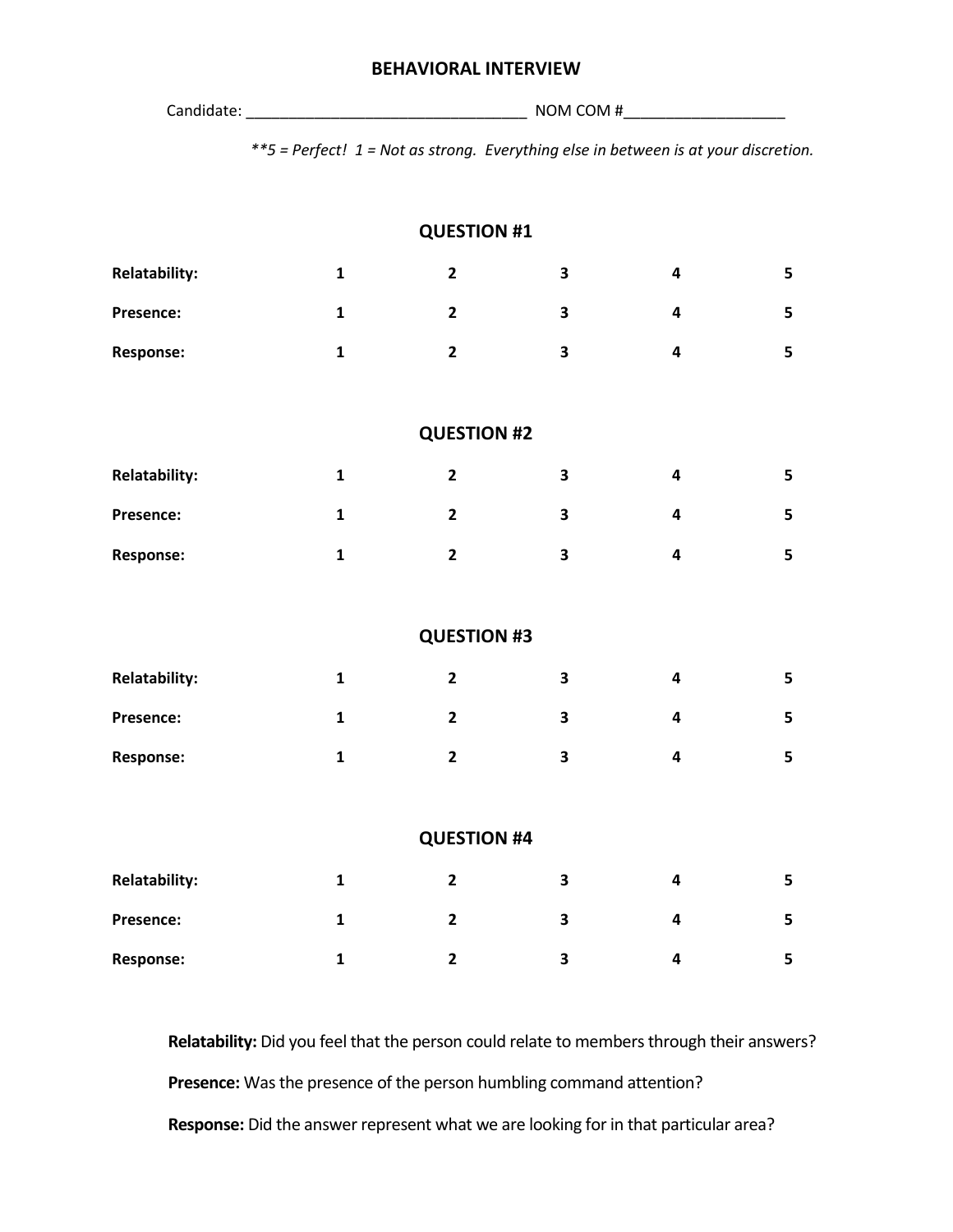#### **MEMBER INTERVIEW**

Candidate: example and the community of  $\mathsf{NOM}$  COM  $\sharp$ 

*\*\*5 = Perfect! 1 = Not as strong. Everything else in between is at your discretion.*

# **QUESTION #1**

| Sincerity:            | 2 | 3 | 4 | 5  |
|-----------------------|---|---|---|----|
| <b>Presence:</b>      |   | 3 | Δ | 5. |
| Approach:             |   | 3 | 4 | 5  |
| <b>Effectiveness:</b> | י | 3 | Δ | 5  |

**Sincerity:** Did you feel that the person was sincere and honest?

**Presence:** Was the presence of the person humbling command attention?

**Approach:** How good was the approach taken?

**Effectiveness:** How effective was the overall interview? If this was a real-life scenario, do you believe the member would have been more motivated through FFA?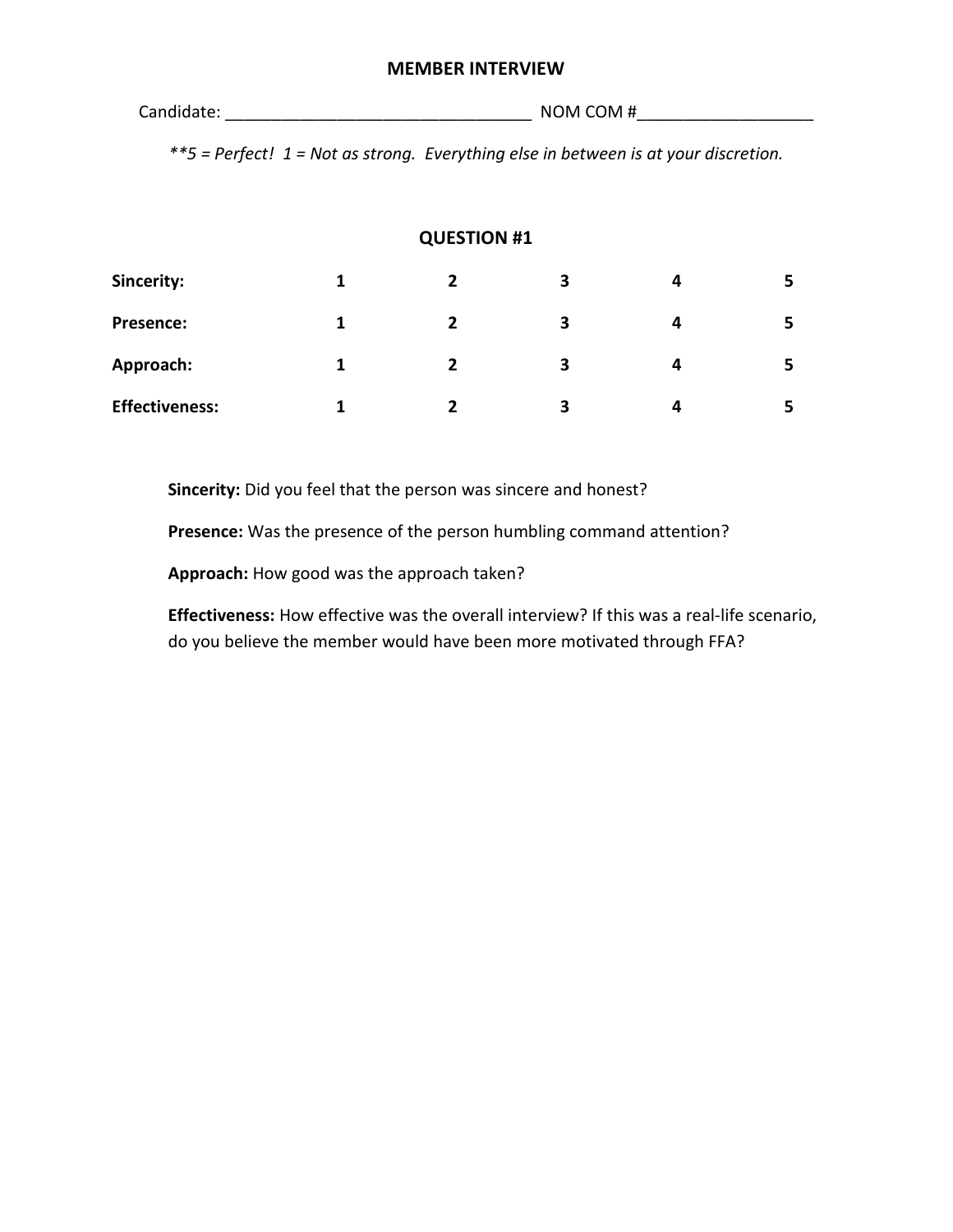### **STAKEHOLDER INTERVIEW**

Candidate: example and the control of the NOM COM  $\#$ 

*\*\*5 = Perfect! 1 = Not as strong. Everything else in between is at your discretion.*

# **QUESTION #1**

| Audience-geared:      | $\overline{2}$ | 3 | 4 | 5. |
|-----------------------|----------------|---|---|----|
| Professionalism:      | 2              | 3 | 4 | 5. |
| <b>Clarity:</b>       | 2              | 3 | 4 | 5. |
| <b>Effectiveness:</b> | 2              | 3 | 4 | 5. |
| Interesting:          |                | 3 |   | 5. |

**Audience-geared:** Is it appropriately addressed for the right audience?

**Professionalism:** Does the candidate hold themselves to a standard worthy of any realworld business position?

**Clarity:** Were the goals of the presentation clearly understood and conveyed?

**Effectiveness:** How effective was the overall interview? Did the stakeholder walk away feeling more knowledgeable about agriculture and confident about leaders in the FFA?

**Interesting:** Is the presentation engaging?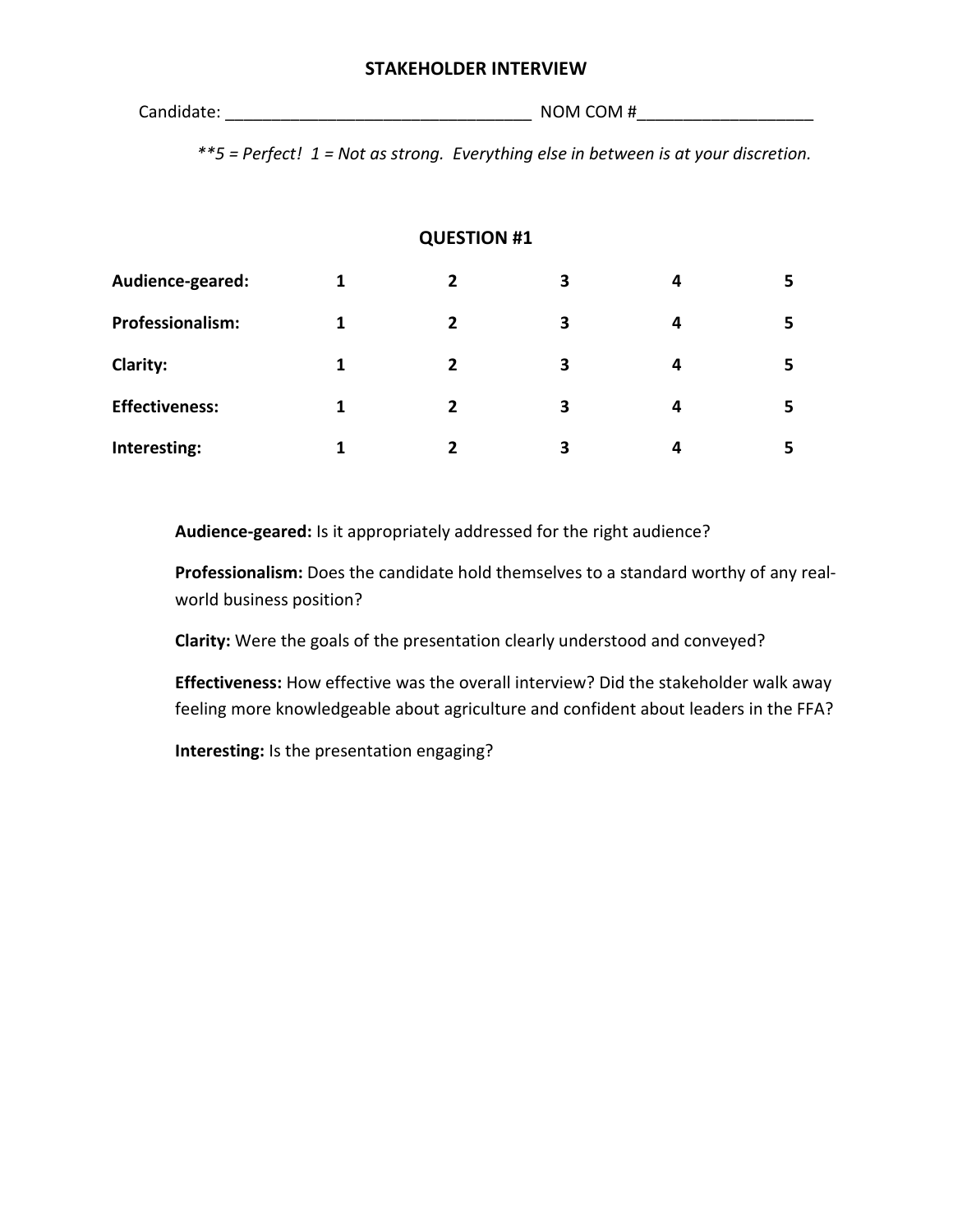# **EXTEMPORANEOUS PUBLIC SPEAKING**

Candidate: example and the community of  $\mathsf{NOM}$  COM  $\#$ 

*\*\*5 = Perfect! 1 = Not as strong. Everything else in between is at your discretion.*

# **QUESTION #1**

| Audience-geared:        |   |   | 3 | 4 | 5. |
|-------------------------|---|---|---|---|----|
| <b>Professionalism:</b> | 1 | 2 | 3 | 4 | 5. |
| <b>Clarity:</b>         | 1 | 2 | 3 | 4 | 5. |
| <b>Effectiveness:</b>   | 1 | 2 | 3 | 4 | 5. |
| Interesting:            |   |   | 3 | Δ |    |

**Audience-geared:** Is it appropriately addressed for the right audience?

**Professionalism:** Does the candidate hold themselves to a standard worthy of any realworld business environment?

**Clarity:** Was the objective (information) of the speech clearly understood and conveyed?

**Effectiveness:** How effective was the overall speech? Would "said audience" walk away feeling more knowledgeable about the given topic?

**Interesting:** Is the speech engaging?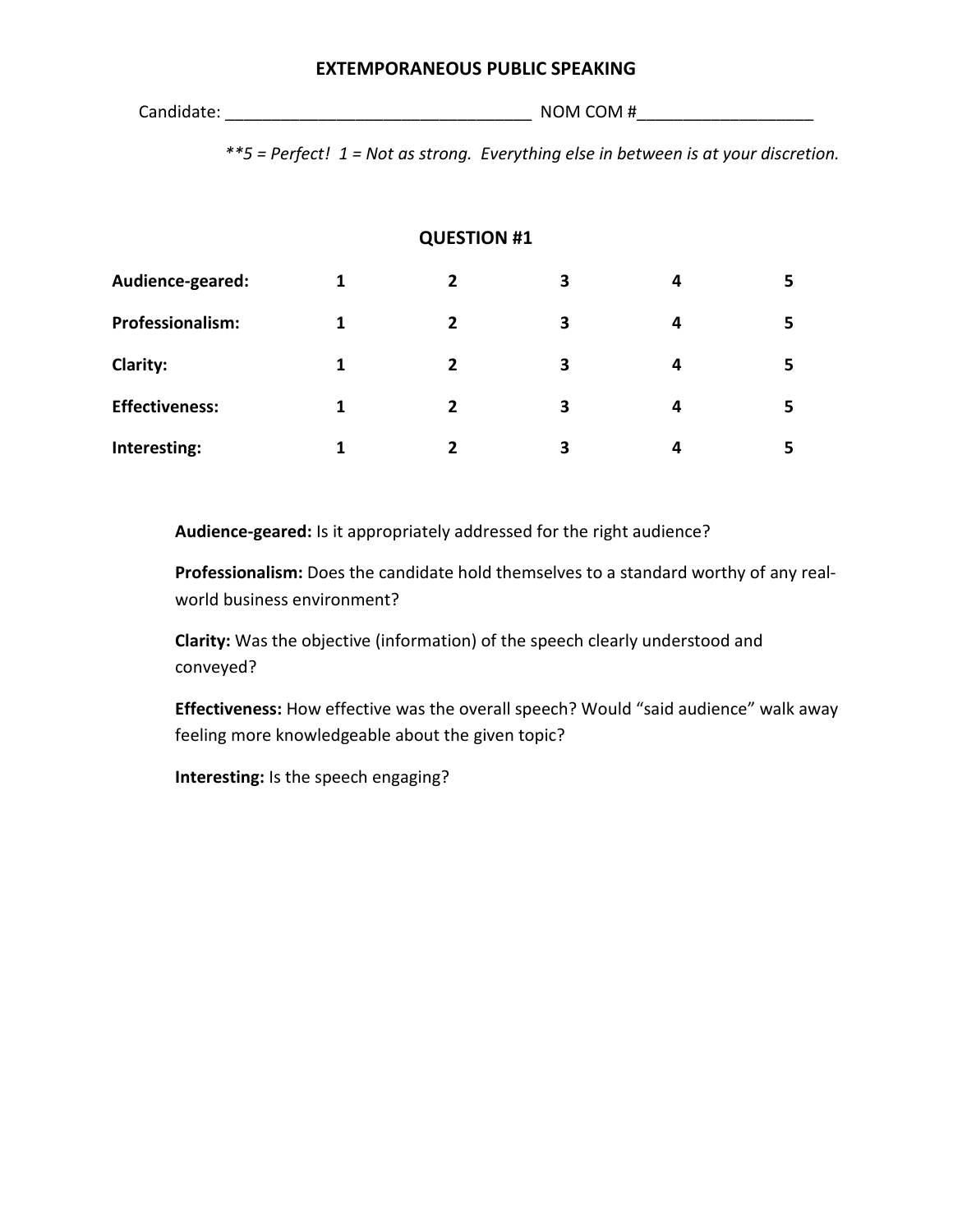## **IMPROMPTU SCRIPT READING**

Candidate: example and the community of  $\mathsf{NOM}$  COM  $\#$ 

*\*\*5 = Perfect! 1 = Not as strong. Everything else in between is at your discretion.*

# **QUESTION #1**

| <b>Flexibility:</b> |  |   |   |
|---------------------|--|---|---|
| <b>Presence:</b>    |  | з |   |
| Pleasant:           |  | ર | - |

**Flexibility:** Was the person able to respond confidently and calmly to the unknown situation?

**Presence:** Was the presence of the person humbling command attention?

**Pleasant:** Did the candidate promote the event or just read the script?